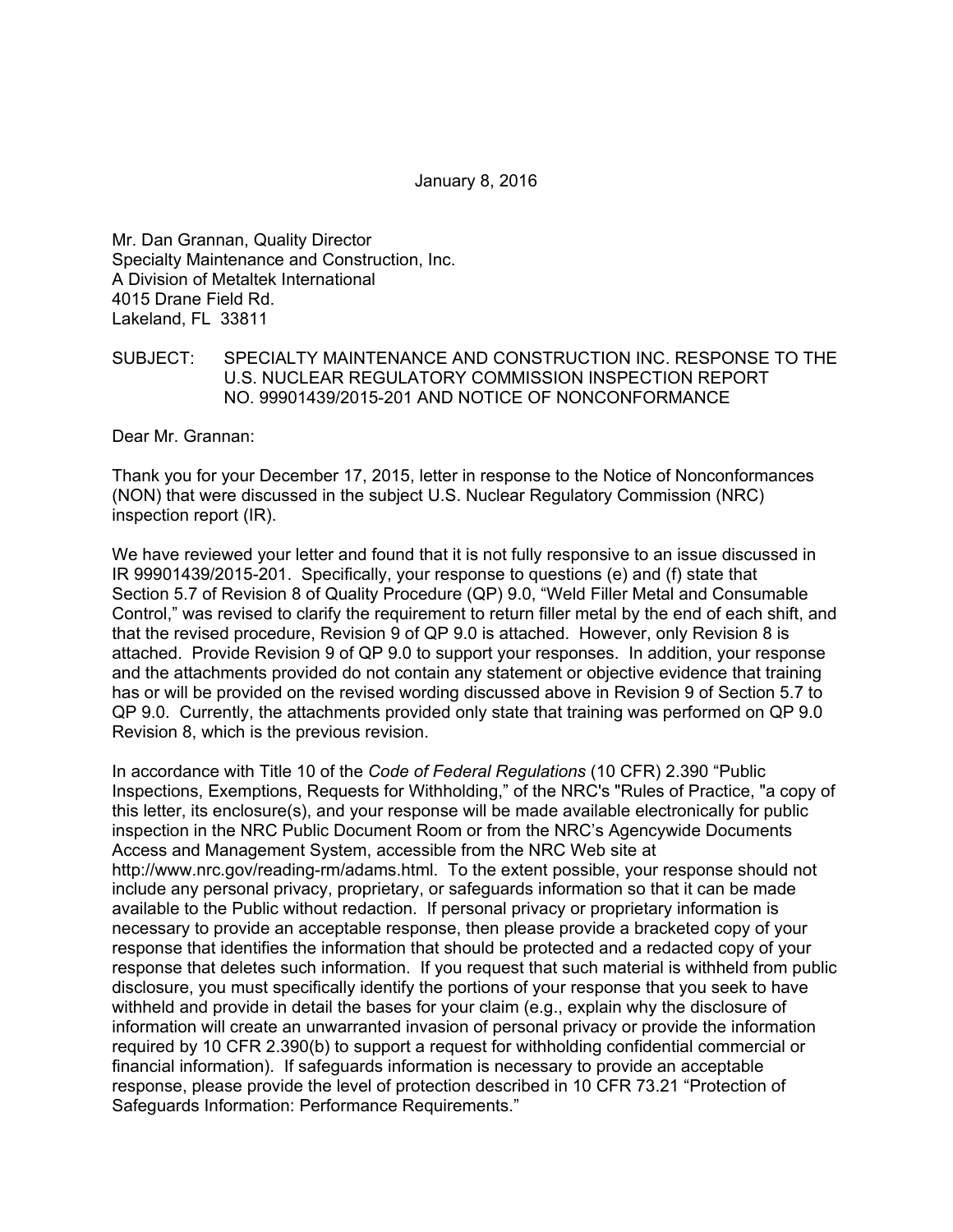Please contact Mr. Yamir Diaz-Castillo at 301-415-2228, or via electronic mail at Yamir.Diaz-Castillo@nrc.gov, if you have any questions or need assistance regarding this matter.

Sincerely,

## */RA/*

Richard P. McIntyre, Chief Mechanical Vendor Inspection Branch Division of Construction Inspection and Operational Programs Office of New Reactors

Docket No.: 99901439